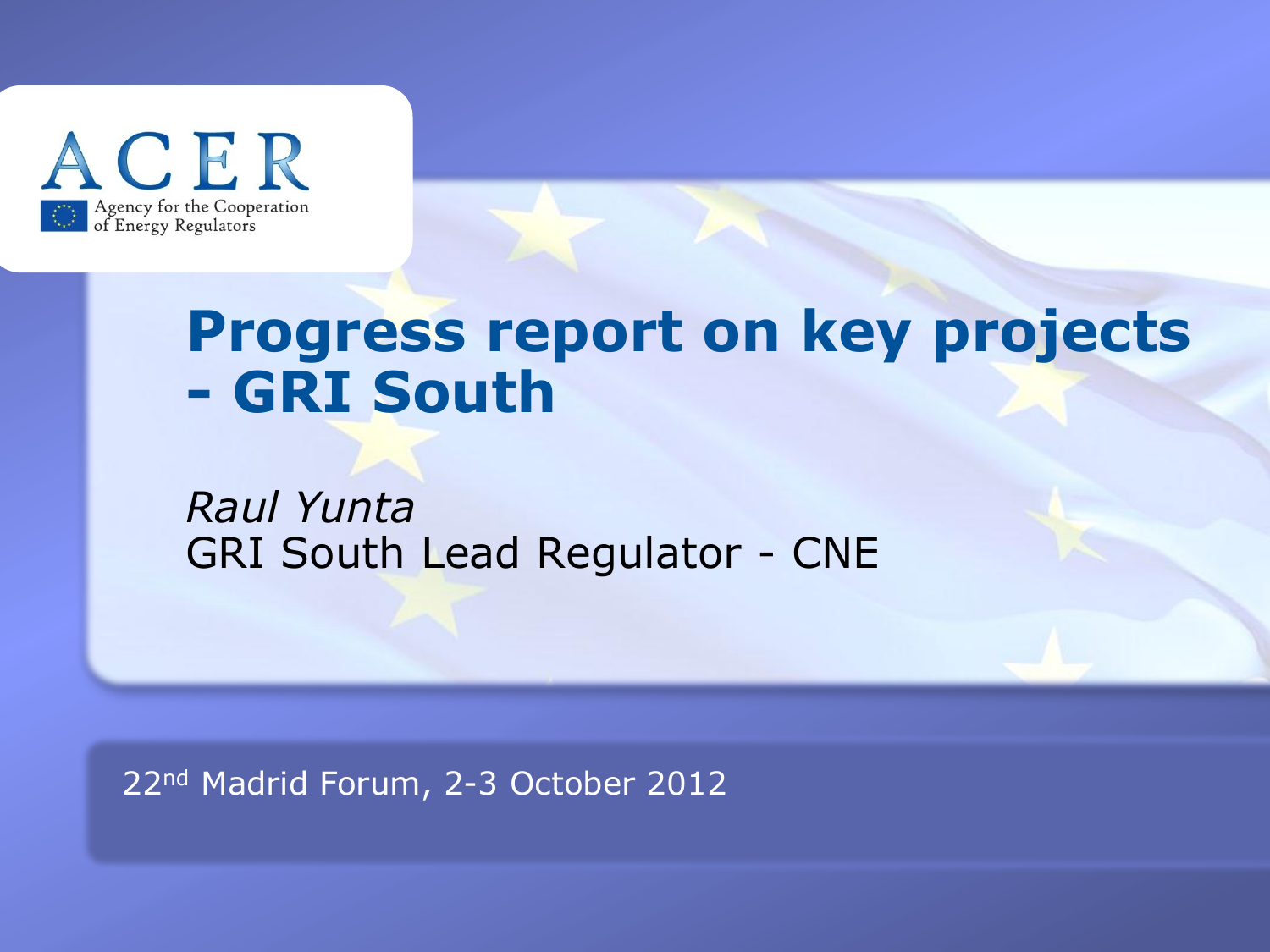

# **Index**

Progress in main projects aligned with 2014 goals

- 1. CAM and CMP
- 2. Infrastructure
- 3. Transparency
- 4. Tariffs

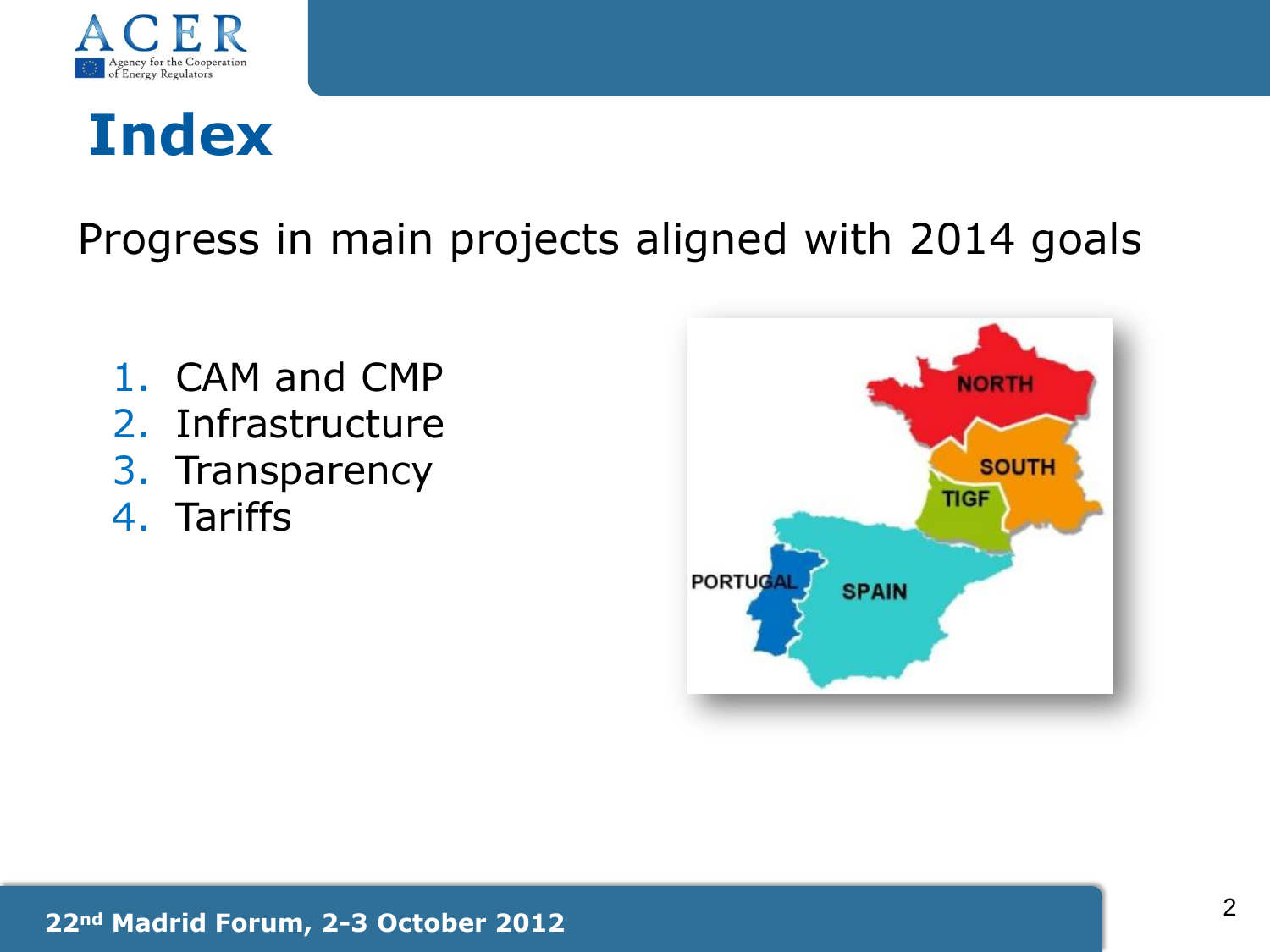

# **1. CAM & CMP (I)**

| <b>Area of work</b>                                                           | <b>Responsible</b> | <b>Starting</b> | <b>Deadline</b> |
|-------------------------------------------------------------------------------|--------------------|-----------------|-----------------|
| Fr-Sp: annual allocation of short term capacities                             | <b>TSOs</b>        | Nov.(yearly)    | Dec. (yearly)   |
| <b>CAM harmonisation proposal (CAM pilot testing</b><br><b>Sp-Pt borders)</b> | <b>TSOs</b>        | Jan. 2011       | Jun. 2012       |
| Set up a common TSO Allocation Platform                                       | <b>TSOs</b>        | Jan. 2011       | Dec. 2014       |

Final goal on CAM for 2014: joint coordinated CAMs for the allocation of cross-border capacity in all the interconnections between the balancing zones in the region.

 Annual short term coordinated capacity allocation: 20% of existing capacities between **France and Spain.**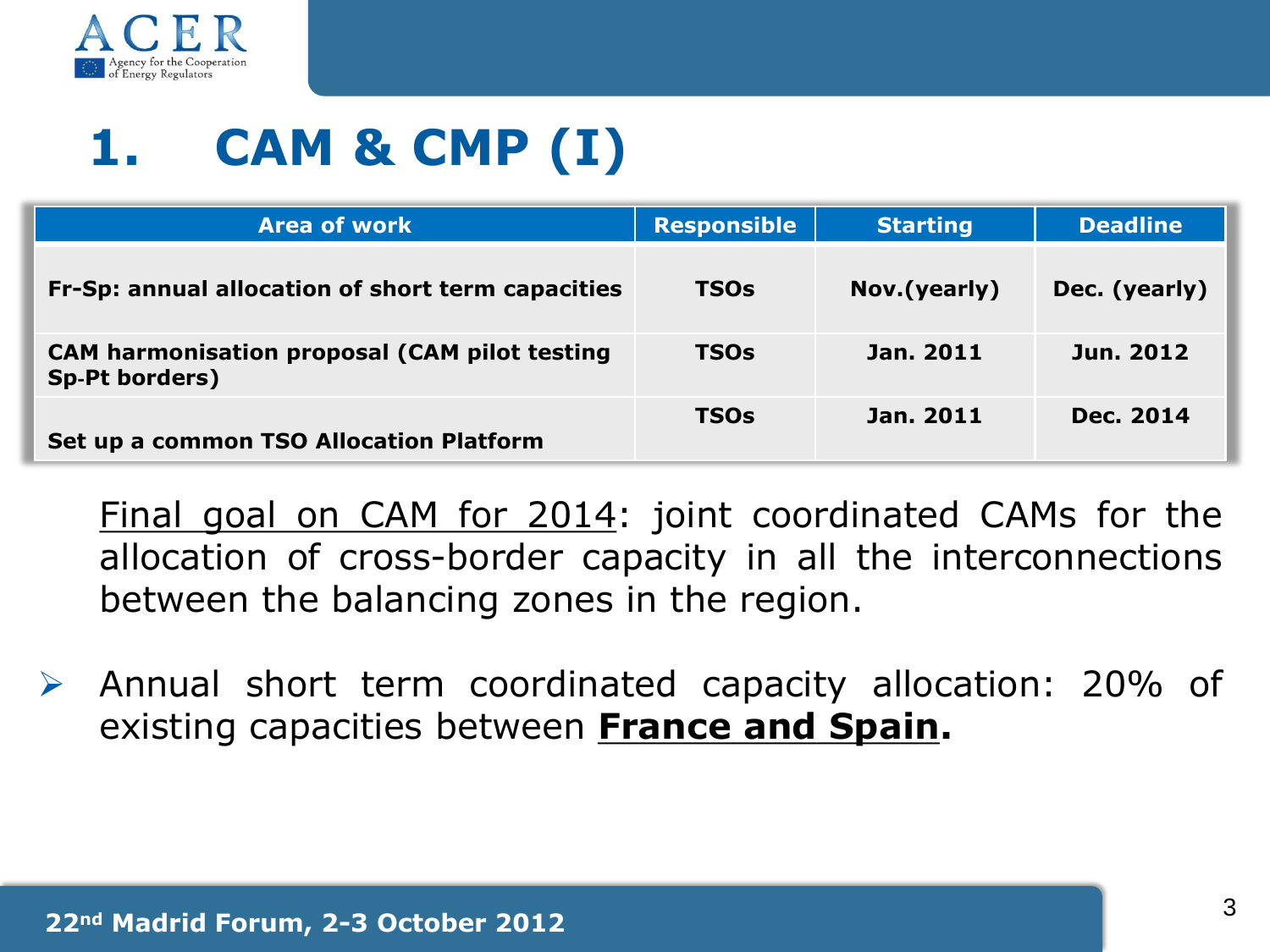

# **1. CAM & CMP (II)**

 Project Pilot NC CAM: Annual Transmission Capacity **Auction at the VIP between Portugal and Spain** 2012-2013. Done between July and September 2012.

#### **Countries / TSOs involved**

- Spain / Enagás
- Portugal / REN-Gasodutos

#### **Interconnection Points involved**

- IP37–Valença do Minho (PT)/Tuy (ES)
- IP38–Badajoz (ES)/Campo Maior (PT)
- Single virtual point
- Bundled capacity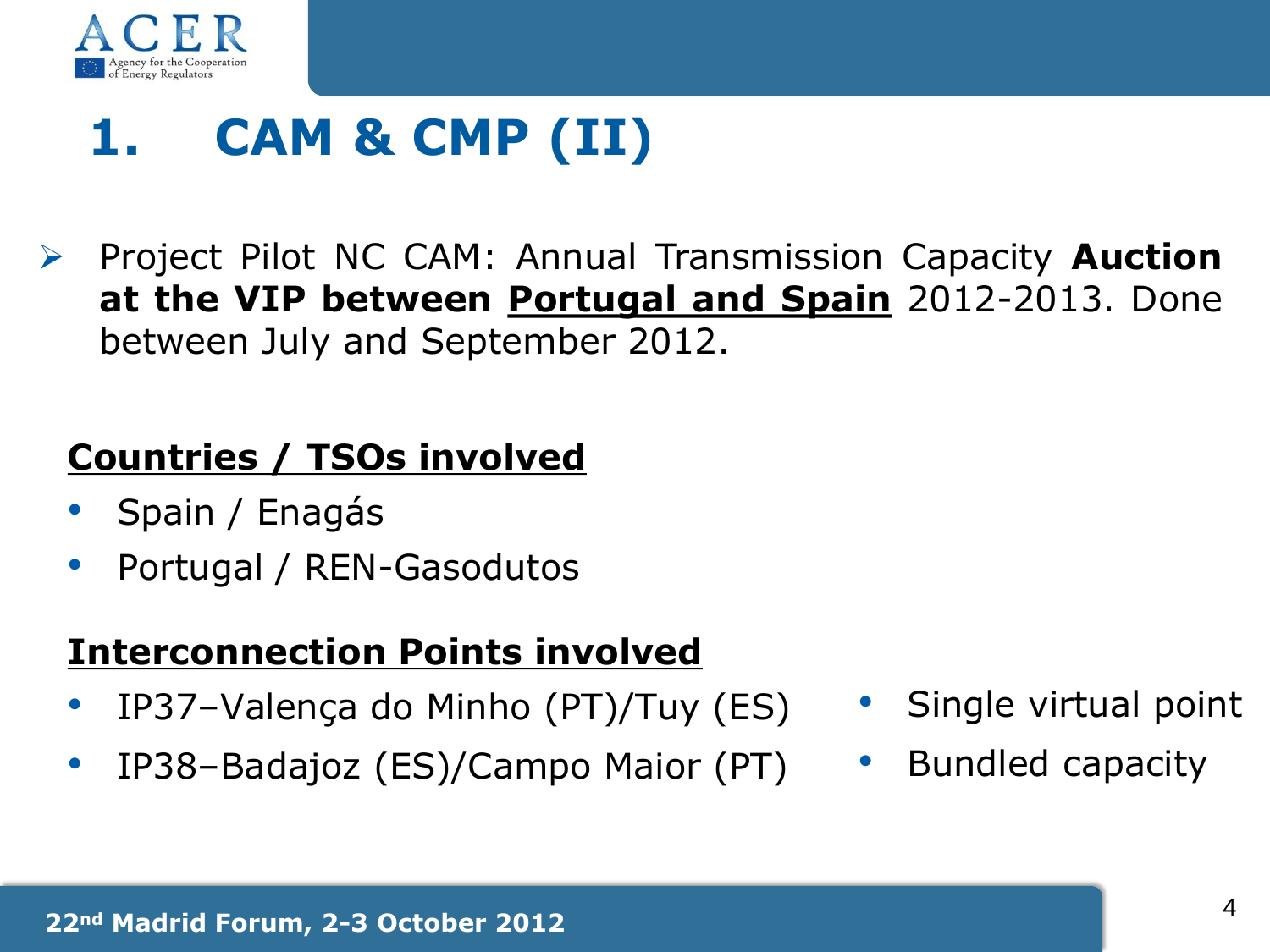

# **1. CAM & CMP (III)**

- Products offered:
	- $\checkmark$  Capacity to be offered for the gas year 1st Oct. 2012 to 30<sup>th</sup> Sep. 2013
	- $\checkmark$  Existing entry and exit capacity between Spain and Portugal;

| <b>Products</b>                       | <b>Auctions</b>                               |
|---------------------------------------|-----------------------------------------------|
| <b>Firm Yearly Products*</b>          | <b>Firm Yearly Products Auction</b>           |
| <b>Firm Monthly Products*</b>         | <b>Firm Monthly Products Auction</b>          |
| <b>Interruptible Yearly Products</b>  | <b>Interruptible Yearly Products Auction</b>  |
| <b>Interruptible Monthly Products</b> | <b>Interruptible Monthly Products Auction</b> |

(\*) Two flow directions: from Portugal to Spain (PT $\rightarrow$ ESP) and from Spain to Portugal (ESP $\rightarrow$ PT).

#### • Availability of interruptible products

No interruptible product will be offered if less than 95.00% of firm capacity, for that period and flow direction, has been allocated at the previous Firm Products Auctions.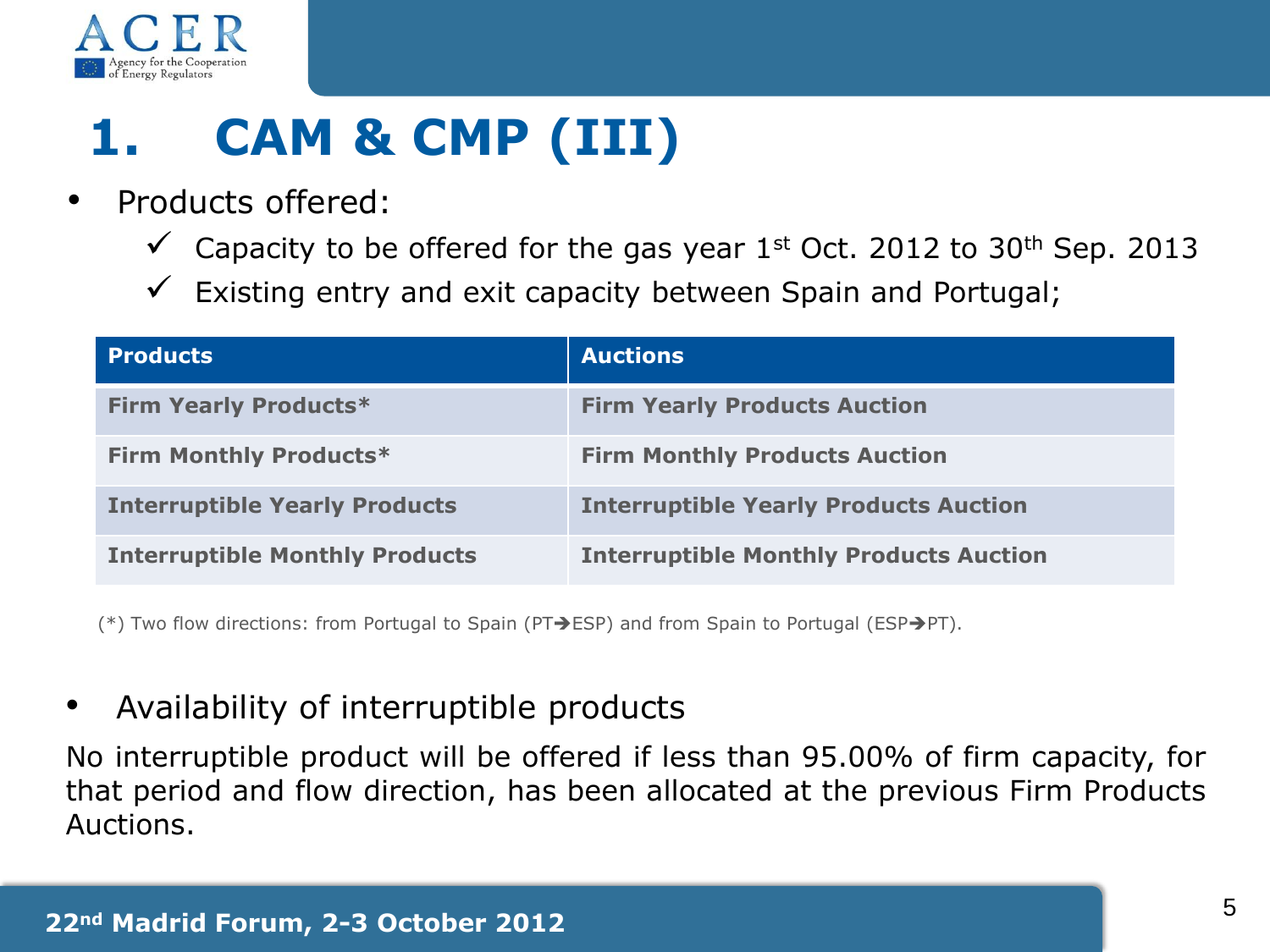

# **1. CAM & CMP (IV)**

- Bundled capacity:
	- $\checkmark$  Each product offered includes the **same amount of capacity**
	- Capacities allocated through a **common, single Auction Process**
	- Capacities allocated to the **same Shipper**
	- Capacities in the **secondary market remain bundled**
- Auction algorithm:
	- $\checkmark$  Single-round auction
	- $\checkmark$  One clearing price to all bidders
	- $\checkmark$  Process designed to maximize the allocation of capacity (pro-rata)
	- $\checkmark$  No IT available yet
- Price:
	- $\checkmark$  Regulated tariff in each country plus
	- Auction Premium (50/50 split)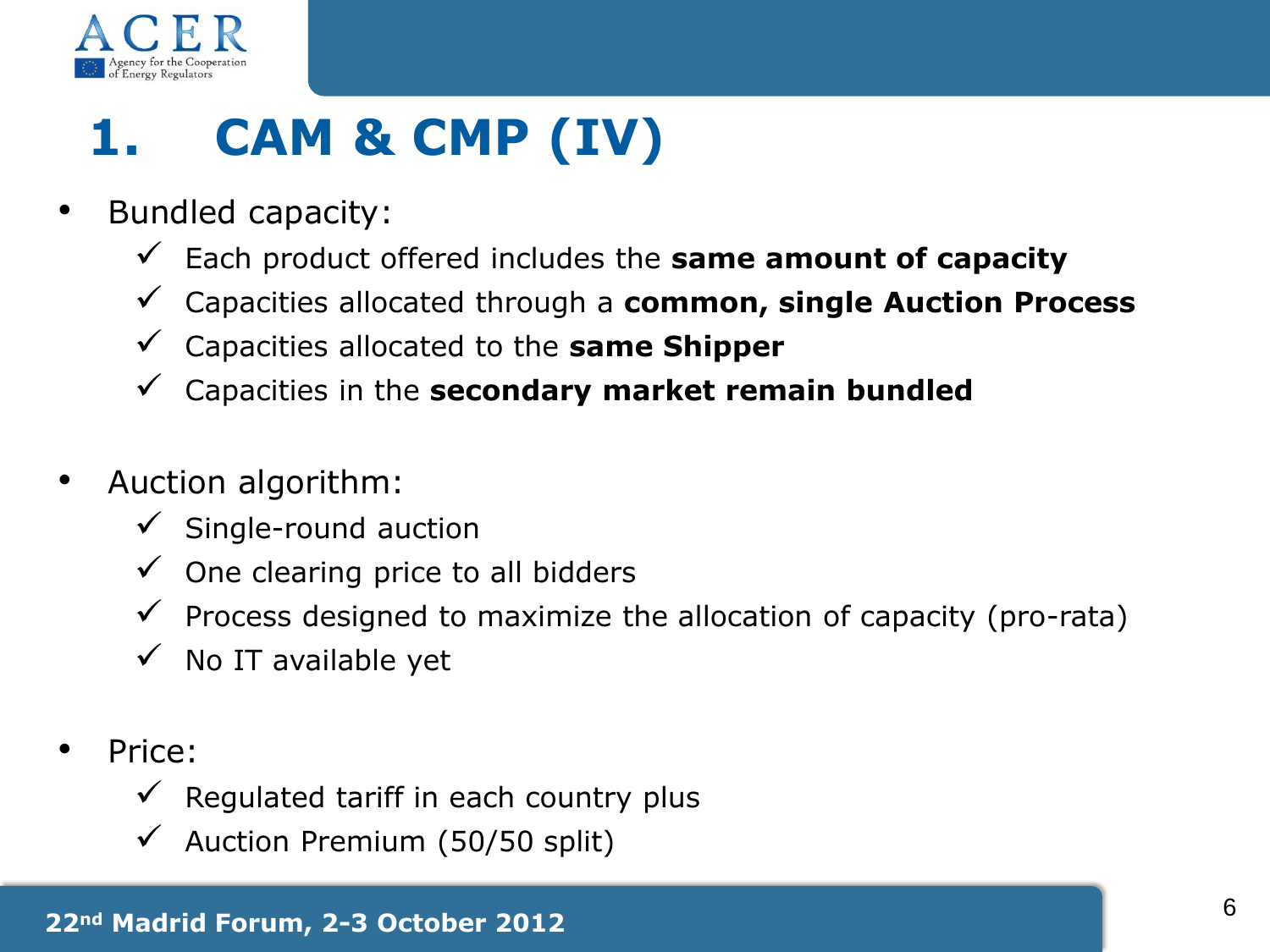

## **1. CAM & CMP (V)**

#### **Evaluation of CAM progress so far**

- The transition from a FCFS system to **an auction system is accepted but not welcomed by shippers**, since congestion and lack of competition were not the primary concerns.
- It implies **for shippers**: provision of financial guarantees, more planning, etc.
- **Auctions are less flexible** for shippers in Spain. Until now, under FCFS and with available capacity they could subscribe capacity for any period, from one day to several years, freely choosing the starting and end dates.
- Shippers **miss the possibility of securing "flat" capacity** for a given period.
- **At the time of applying the process there was no congestion**, so a significant level of demand was not expected (why booking through this procedure and not before, or after?).
- The pilot has been useful **to identify which regulations had to be adapted**, which documentation and processes had to be developed, and to raise awareness among shippers of the implications of the NC (bundled capacity, virtual point, standard capacity products,…).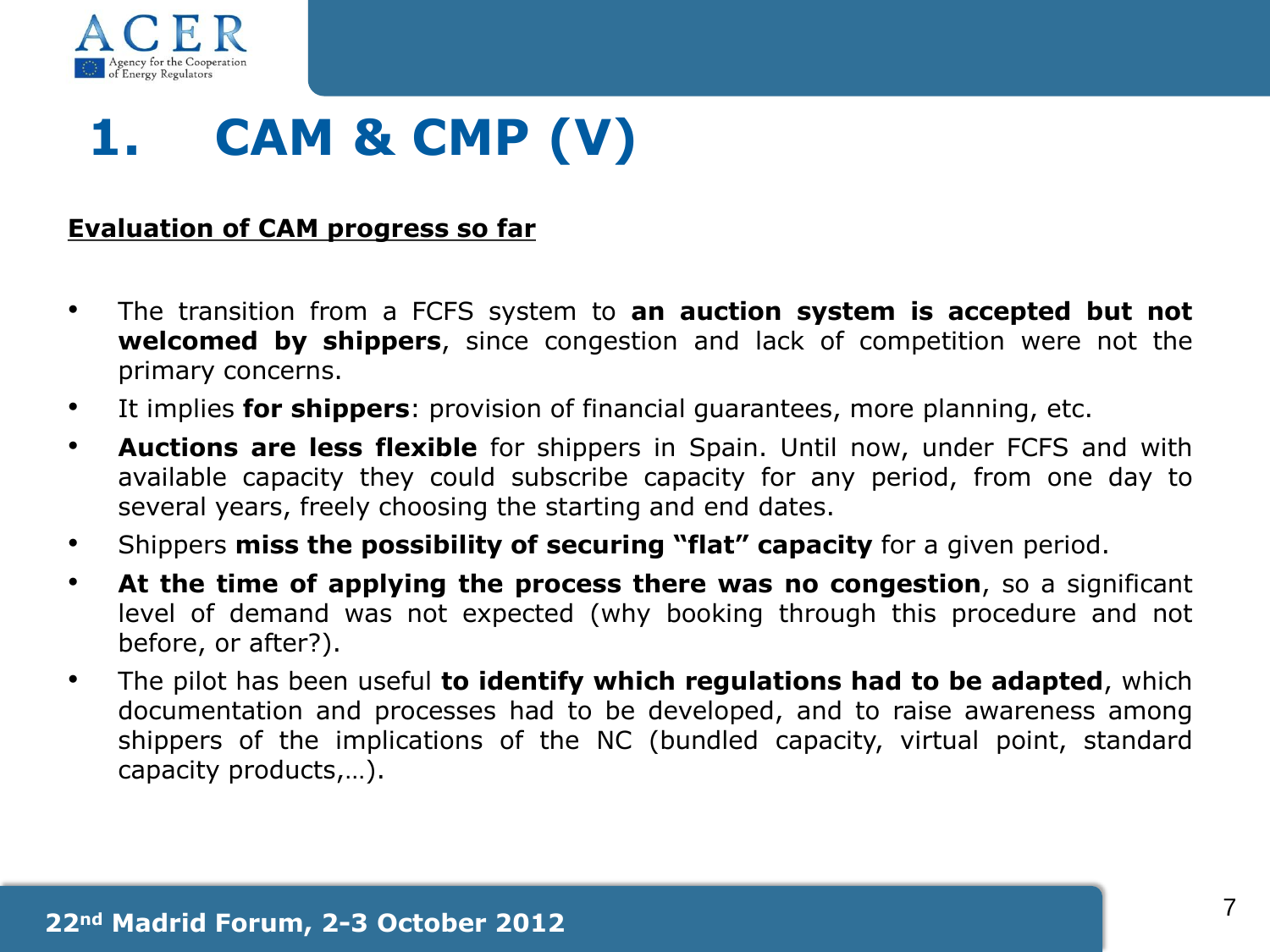

# **1. CAM & CMP (VI)**

| <b>Area of work</b>                            | <b>Responsible</b> | <b>Starting</b> | <b>Deadline</b> |
|------------------------------------------------|--------------------|-----------------|-----------------|
| <b>CMP harmonisation (pilot testing Fr-Sp)</b> | <b>NRAs-TSOs</b>   | Jan. 2011       | Dec. 2012       |
| <b>CMP harmonisation (pilot testing Pr-Sp)</b> | <b>NRAs-TSOs</b>   | Jan. 2012       | Jan. 2013       |

Final goal on CMP for 2014: coordinated and harmonised CMPs in all IP in the South region.

 Decision of Commission on CMP published 24 August 2012.  $\triangleright$  A draft on long-term UIOLI, from France and Spain, was agreed last year. It will serve as the **starting point** for implementation of Regulation.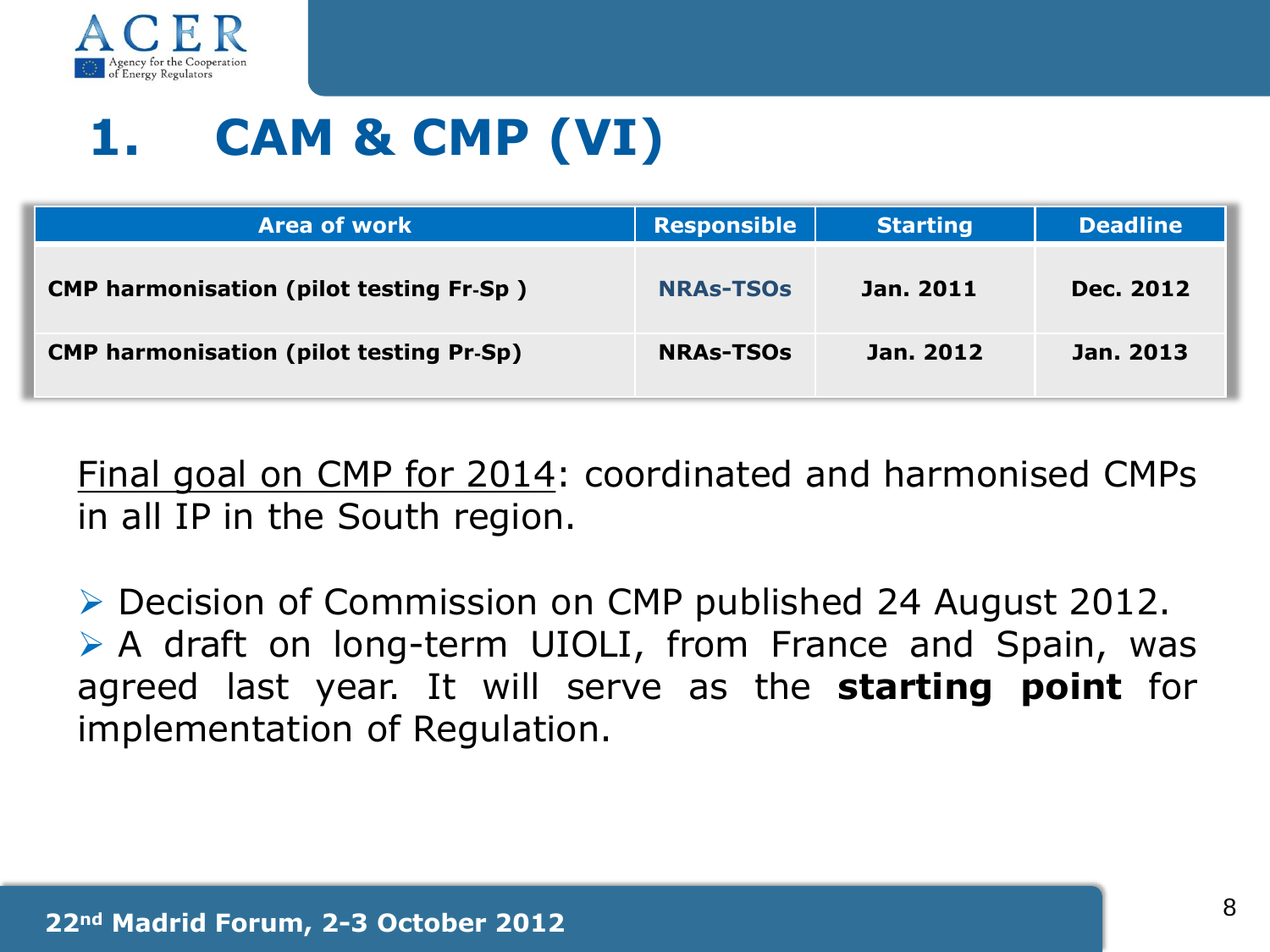

## **2. INFRASTRUCTURE**

| <b>Area of work</b>                                 | Responsible | <b>Starting</b> | <b>Deadline</b> |
|-----------------------------------------------------|-------------|-----------------|-----------------|
| <b>Drafting South Regional Investment Plan 2012</b> | <b>TSOs</b> | Jul. 2011       | Jan. 2012       |

Final goal for 2014: permanent framework of cooperation between TSOs and ENTSOG for the elaboration of the Community-wide and regional investment plans.

 The **Regional Investment Plan was presented by TSOs in the region in December 2011.**

 $\triangleright$  Few stakeholders participation in Public Consultation.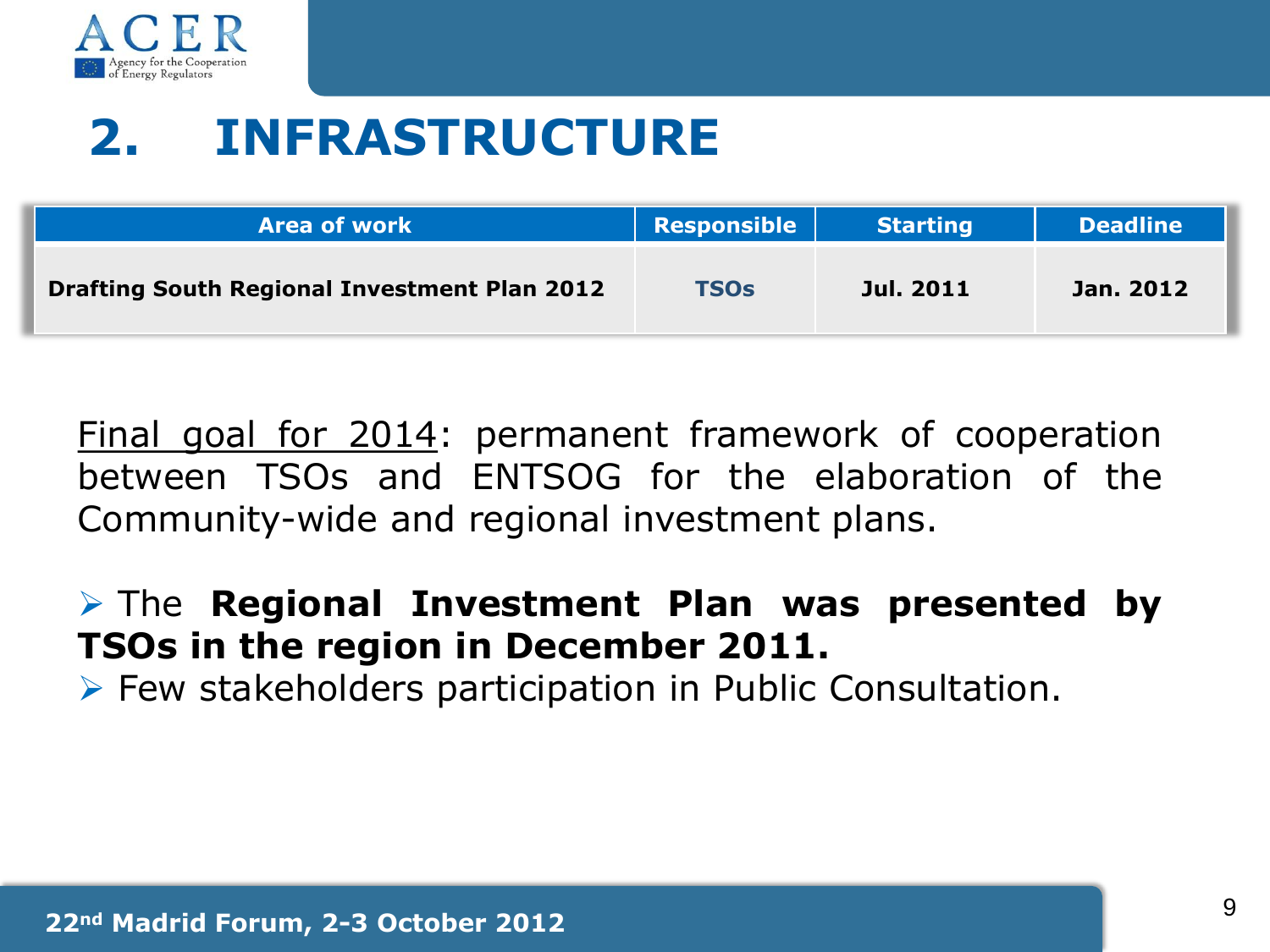

## **3. TRANSPARENCY**

| <b>Area of work</b>                                                                                                                                                                               | <b>Responsible</b> | <b>Starting</b> | <b>Deadline</b> |
|---------------------------------------------------------------------------------------------------------------------------------------------------------------------------------------------------|--------------------|-----------------|-----------------|
| Supervision of compliance<br>with<br>the<br>implementation of the new provisions on<br>transparency in Regulation (EC) 715/2009, for<br>transmission, LNG and storage infrastructure<br>operators | <b>NRAS</b>        | Sep. 2011       | Jun. 2012       |

#### **Final Transparency Report on supervision of compliance has been finished by regulators in the South region.**

 $\triangleright$  Transparency Project Plan has been developed in the South region following NGRI example (adding LSOs and SSOs).

 $\triangleright$  All operators have completed the transparency questionnaires.

 $\triangleright$  Few stakeholders participation in Public Consultation.

 $\triangleright$  Individual contacts between NRAs and operators are needed to improve compliance.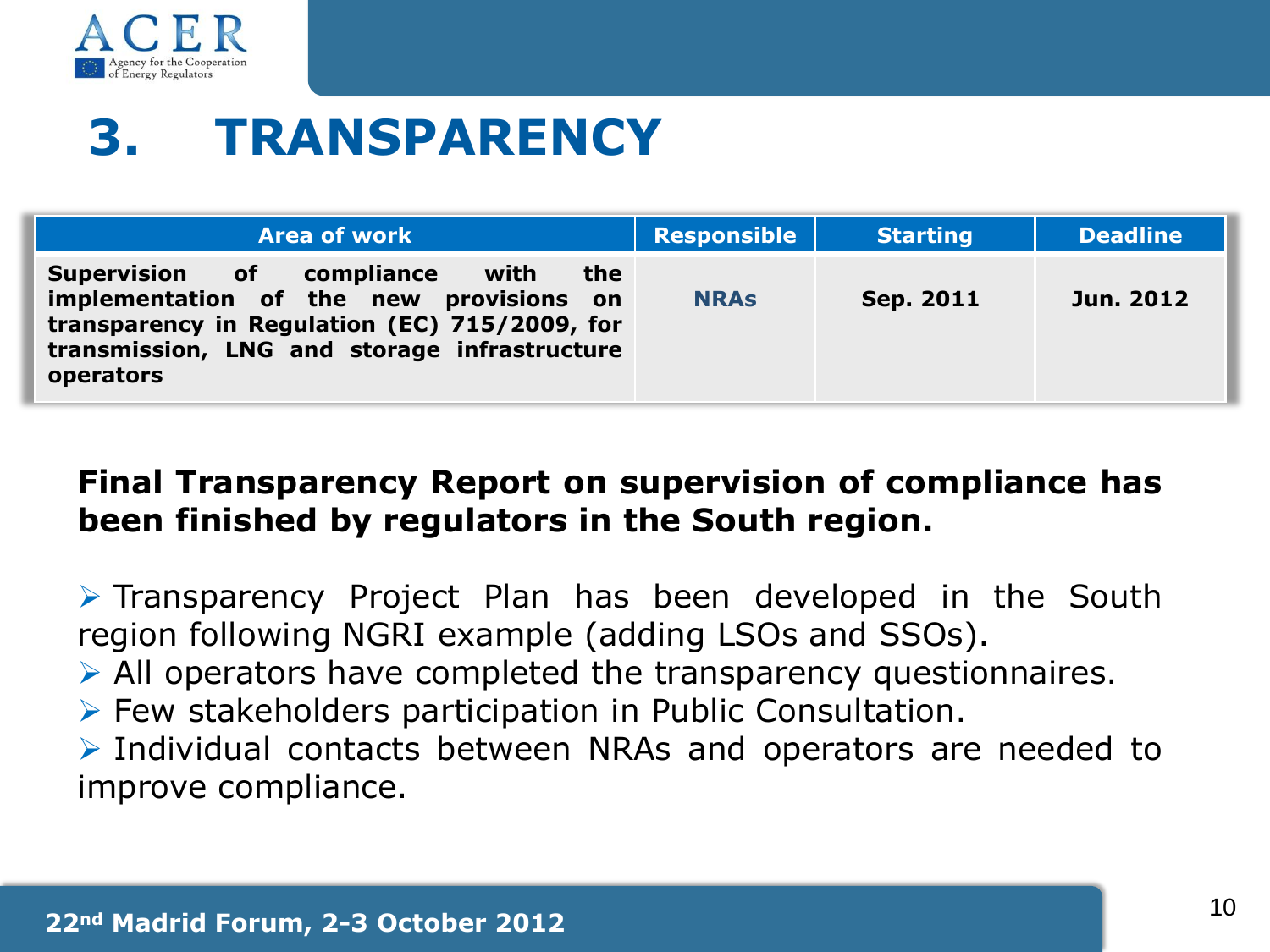

## **4. TARIFFS**

| <b>Area of work</b>                                           | <b>Responsible</b> | <b>Starting</b> | <b>Deadline</b> |
|---------------------------------------------------------------|--------------------|-----------------|-----------------|
| <b>CNE-ERSE joint study on tariff regimes in Sp-Pt</b>        | <b>NRAS</b>        | 2010            | Dec. 2011       |
| <b>CNE-ERSE proposal for tariff harmonisation in</b><br>Sp-Pt | <b>NRAS</b>        | 2010            | Dec. 2012       |

Final goal for 2014*:* to contribute and enrich the discussions at European level, evaluate the current tariff structures and propose improvements.

 **Cross-border transmission gas tariffs between Portugal and Spain have been analysed by regulators.**

- $\triangleright$  Public Consultation was done.
- $\triangleright$  Final Study is published.